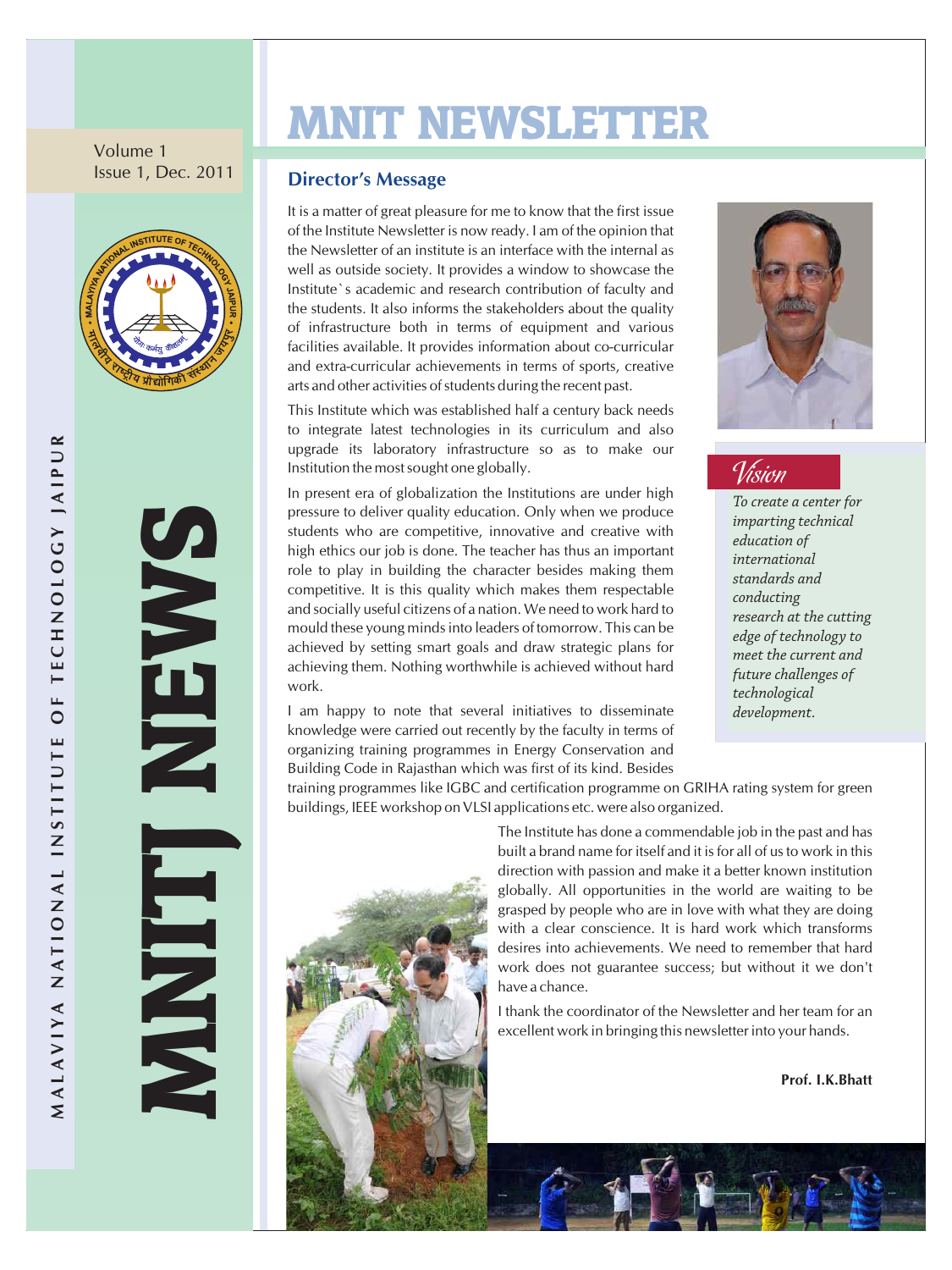#### Workshops/ **Training** Programs **Conducted**

- **•** A two-day workshop on 'Clay School of Arts, Jaipur, taught the basic techniques, exploring the medium with the students of first year.
- **•** A one-day workshop was organized with CEE, MNIT Jaipur and IWWA, Jaipur Centre as joint organizers, by Civil Engineering Department o n t h e t h e m e **" O u r P l a c e** ... **O u r**<br> **e n v i o n n e n t** ... **O u r**<br> **e n v i o n n e n t** ... **O u r**<br> **e n v i o n n e n t** ... **O u r**<br> **e E b**<br>
- **•** A one-day workshop on M.P. Maiya, IIT Madras, Chennai was the main speaker. 20 professionals and 100
- by the Industry-Institute **Participants of training** Corporation Limited.



Participants of Rajasthan Energy Conservation Building Directives with Director



Rajasthan Energy Conservation Building Directives training session

£ Jaipur. An Advanced Training consultants, faculty members, A one-day workshop on Program on **'Green Buildings' The Efficiency through** was organized in the Institute<br> **Psychometric Considerations Psychometric Considerations from August 5-6, 2011, at**<br>**in HVAC Equipment Design'** Dosign Control with JCBC **in HVAC Equipment Design'** Design Centre, with IGBC.<br>Was organized by Centre of More than 50 participants was organized by Centre of More than 50 participants<br>energy and Environment (CEE) attended the program Prof energy and Environment (CEE) attended the program. Prof.<br>on September 19, 2011. Prof. The Rhat Director MANIT I.K. Bhat, Director, MNIT



 Participants of training program on Green Buildings

Jaipur, was the Chief Guest of

**Energy Conservation Building** 





हिंदी सप्तह के अंतर्गत हिंदी प्रश्नोत्तारी

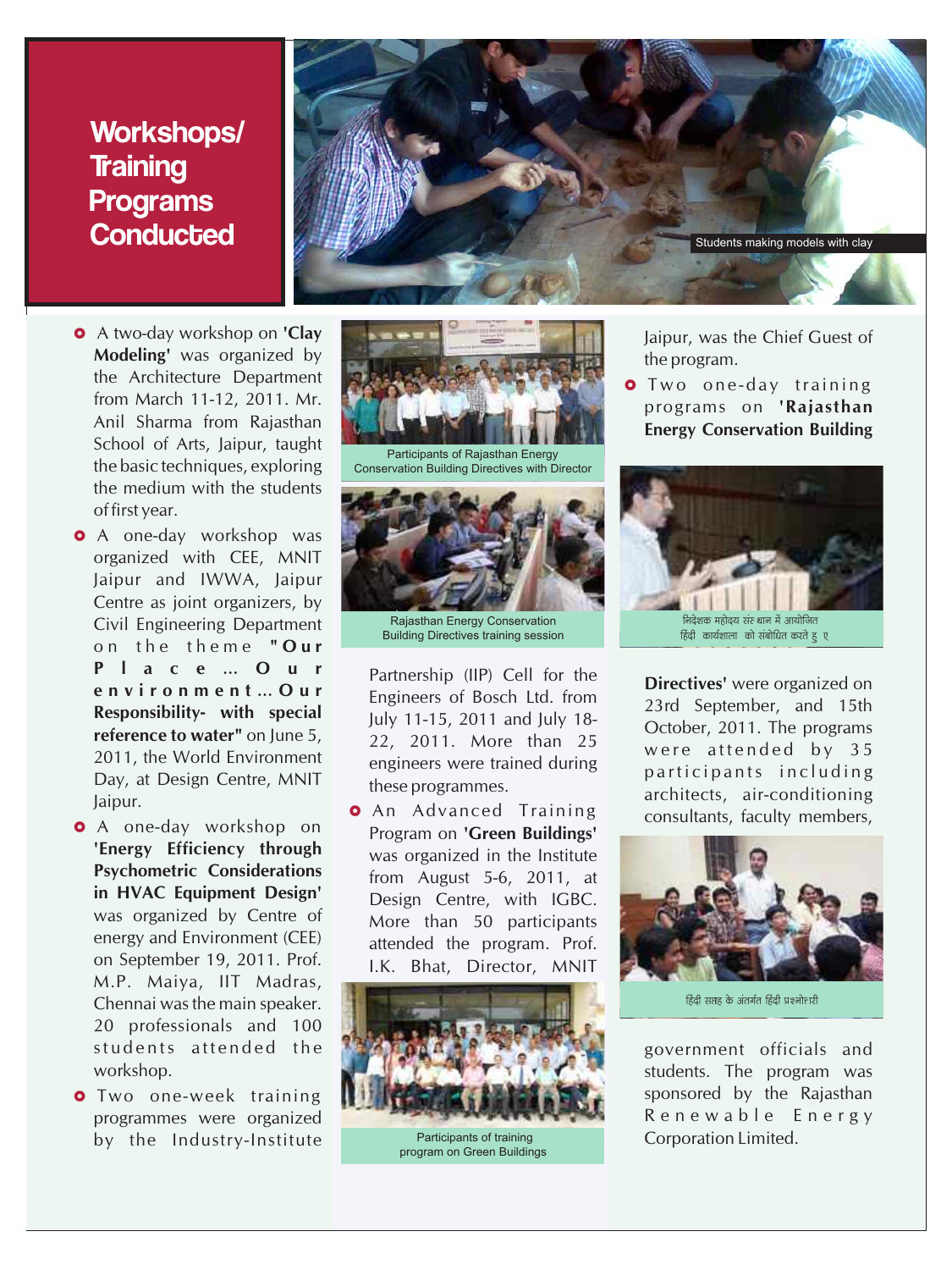

- **O** Workshops on comicmaking, graffiti and wallpainting were organized in September by the Architecture Department. Faculty coordinator Mr. Pankaj Yadav and student coordinator Sayon Pramanik of Final B. Arch. also organized an exhibition of students work during these workshops.
- $\bullet$  हिंदी कार्यशाला: मालवीय राष्ट्रीय प्रौद्योगिकी संस्थान जयपुर में दिनांक २६ अगस्त २०11 को हिंदी भाषा के उपयोग को बढावा देने के लिए एवं उसका अधिकाधिक टैनिक उपयोग किये जाने के उद्देश्य से एक

हिंदी कार्यशाला का आयोजन संस्थान की राजभाषा समन्वय समिति द्वारा किया गया। कार्यशाला का विषय राजकीय कार्यों में राजभाषा के प्रयोग एवं अनूप्रयोग था इस कार्यशाला का उदघाटन संस्थान के निदेशक प्रो. इन्द्र कृष्ण भट्ट ने किया। कार्यशाला के मूख्य अतिथि वक्ता कॉलेज शिक्षा के पूर्व संयुक्त निदेशक डॉ. दूर्गा प्रसाद अग्रवाल एवं राजस्थान विश्वविद्यालय के हिंदी विभाग के प्रो. हनूमान प्रसाद शूक्ल थे । कार्यशाला में संस्थान के संकाय सदस्य, अधिकारियों, कर्मचारियों एवं छात्रों ने भाग लिया।

**O** A one-day stakeholders' workshop  $o<sub>n</sub>$ "Implementation Plan for ECB Directives in Rajasthan" was organized jointly by CEE, **MNITI and Pacific Northwest** National Laboratory, USA with support from RRECI, Jaipur and BEE, New Delhi on October 13, 2011 at Design Centre, MNIT. Mr. Mark Ginsberg, Senior Advisor, Department of Energy, USA was the Chief Guest.

**o** Mr. Nickolas Long, Sr. Engineer, National Renewable Energy Laboratory, Denver, USA conducted training program on 'Advanced Building Energy Simulation using Energy Plus' on October 24, 2011. Students and faculty members of MNIT involved with Building Energy Simulation, participated in this program.

#### **Distinguished Visitors/Expert** lectures in the departments

**o** An informal session on 'Sustainable Practices in Architecture' by practicing architect from Chandigarh, Dr. Sangeet Sharma on May 29, 2011, was organized for the



**Training Session on 'Sustainable** Practices in Agriculture

students and faculty members of the Architecture Department.

- **o** An expert lecture on 'Future prospects in hydrocarbon industries' was delivered in Chemical Engineering Department by distinguished visiting Professor Dr. M.O.Garg, Director, IIP Dehradun, on June 30, 2011.
- Presentation on 'Solar Water **Heating System'** for the students of fourth and fifth year by Mr Laith Oglah was conducted on August 3, 2011 in the Department of Architecture.



Presentation on 'Solar Water Heating System'

- **o** The Training & Placement Cell organized the following two expert lectures for the betterment of students.
	- **After Graduation, What?"** by Shri Nitesh Jain, Senior R&D Engineer at Synopsys, California, USA on July 28,  $2011.$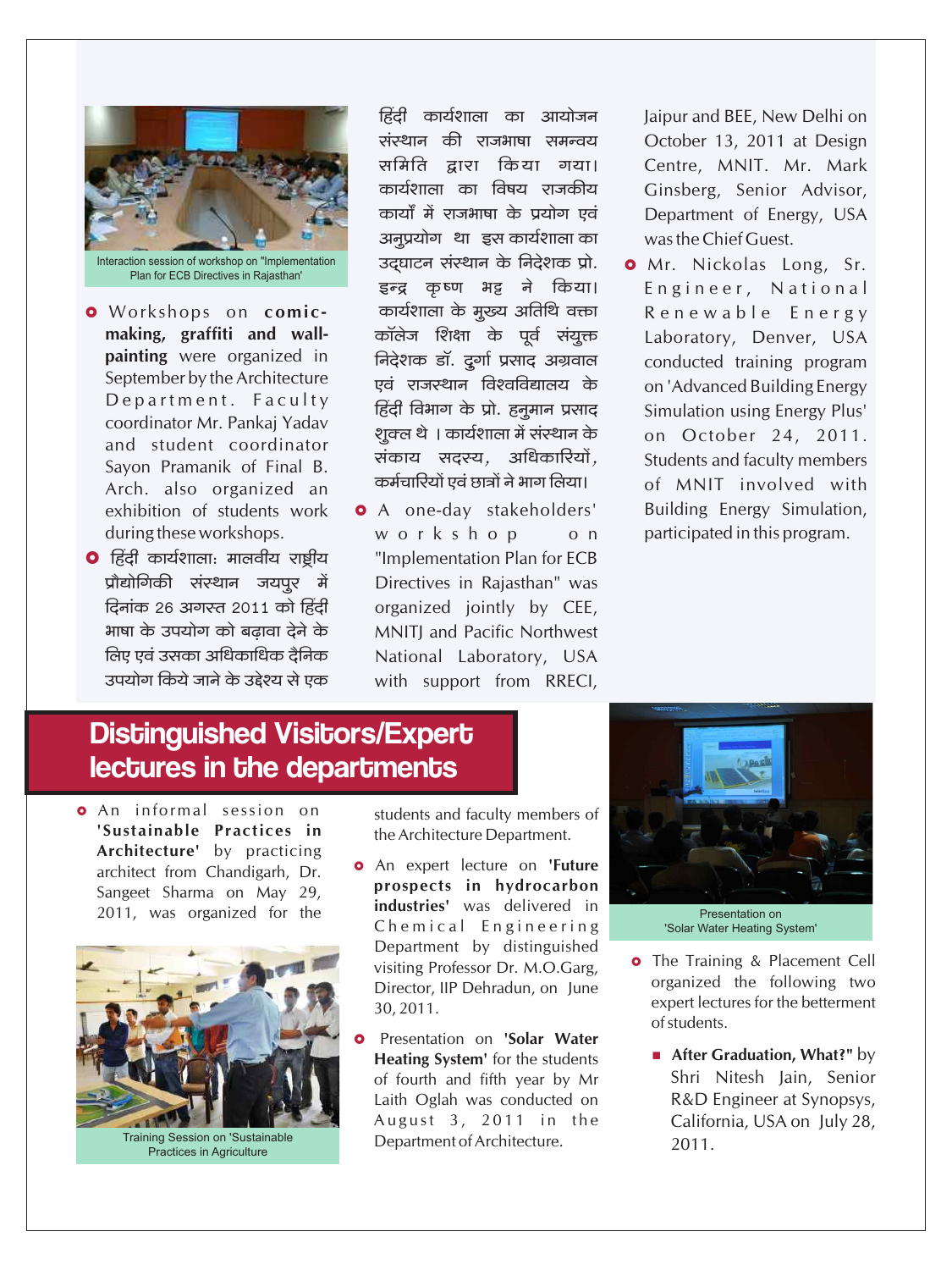- **Expectation from industry**
- the D e p a r t m e n t o f Business Environment etc. Sciences.
- A team from the University of Department of Management Yakavenka and Dr. Michael of Chemical Engineering. Strik Wynn-Williams Team

**o Dr. S L Mannan,** Scientist & topics such as Business **Expectation from industry** and **members** interacted with the **and transition from college** and **function** and **crudents** of the **and transition from college** faculty and students of the **to corporate** by Shri. Aenartment, Detailed **to corporate"** by Shri. department. Detailed<br>Makarand Deolalkar. discussions were held with Makarand Deolalkar, discussions were held with<br>Executive vice President at faculty about the area of Executive vice President at faculty about the area of L&T Infotech on August 5, an entitled collaboration. They L&T Infotech on August 5, mutual collaboration. They<br>2011. also delivered talks on various Director (retired), IGCAR, Communication, Marketing<br>Kalnakkam, visited Strategies, Cross-culture Kalpakkam, visited Strategies, Cross-culture<br>the Department of issues, Rhetoric and public Metallurgical and Materials speaking, International

**•** An expert lecture on "Future G reenwich visited the Prospects in the Hydrocarbon<br>
Department of Management Industry" was delivered by Studies from 10-13 May distinguished visiting 2011.The team members Professor Dr.M.O.Garg, included Dr.Elizabeth Janet Director, IIP Deharadun on Lethbridge, Dr. Hanna 30-06-2011 in the Department

#### Visits/Expert **lectures** delivered by **Institute Faculty**

- £**Dr. P. R Soni,** Professor Metallurgical and Materials Engineering Department delivered keynote address on **' F a s c i n a t i n g w o rl d o f Nanomaterials'** in National Symposium on Nanotechnology and its applications, held at Jaipur, on 9-10 July, 2011.
- **o** Dr. Ashok Sharma, Professor, Metallurgical and Materials Engineering Department visited, Dept. of Materials, IISc, Banglore, for Collaborative R&D project, from 10-11March, 2011.

## **Activities**



 Participants of Sustainable Energy and Environment Quiz



 Sustainable Energy and Environment Quiz winners

**o** Centre for Energy and E n v i r o n m e n t (Coordinators Dr A. B. Gupta and Dr Jyotirmay Mathur) organized a state level quiz on **"Use of P l a s t i c s a n d t h e Environmental Hazards"** in collaboration with Rajasthan Pollution Control Board, RPCB, Jaipur on January 23, 2011.



Sustainable Energy & Environment

£ An orientation program on **Entrepreneurship Development**  was organized by the IIP Cell in collaboration with NEN on February 23, 2011 for the students of MNIT Jaipur. More than 200 students participated in the programme. Mr. N.K. Chaudhary, Chairman, Jaipur Rugs Ltd. and Mr. Ajay Gupta, M.D. Kamtech Associates were the main speakers on the occasion.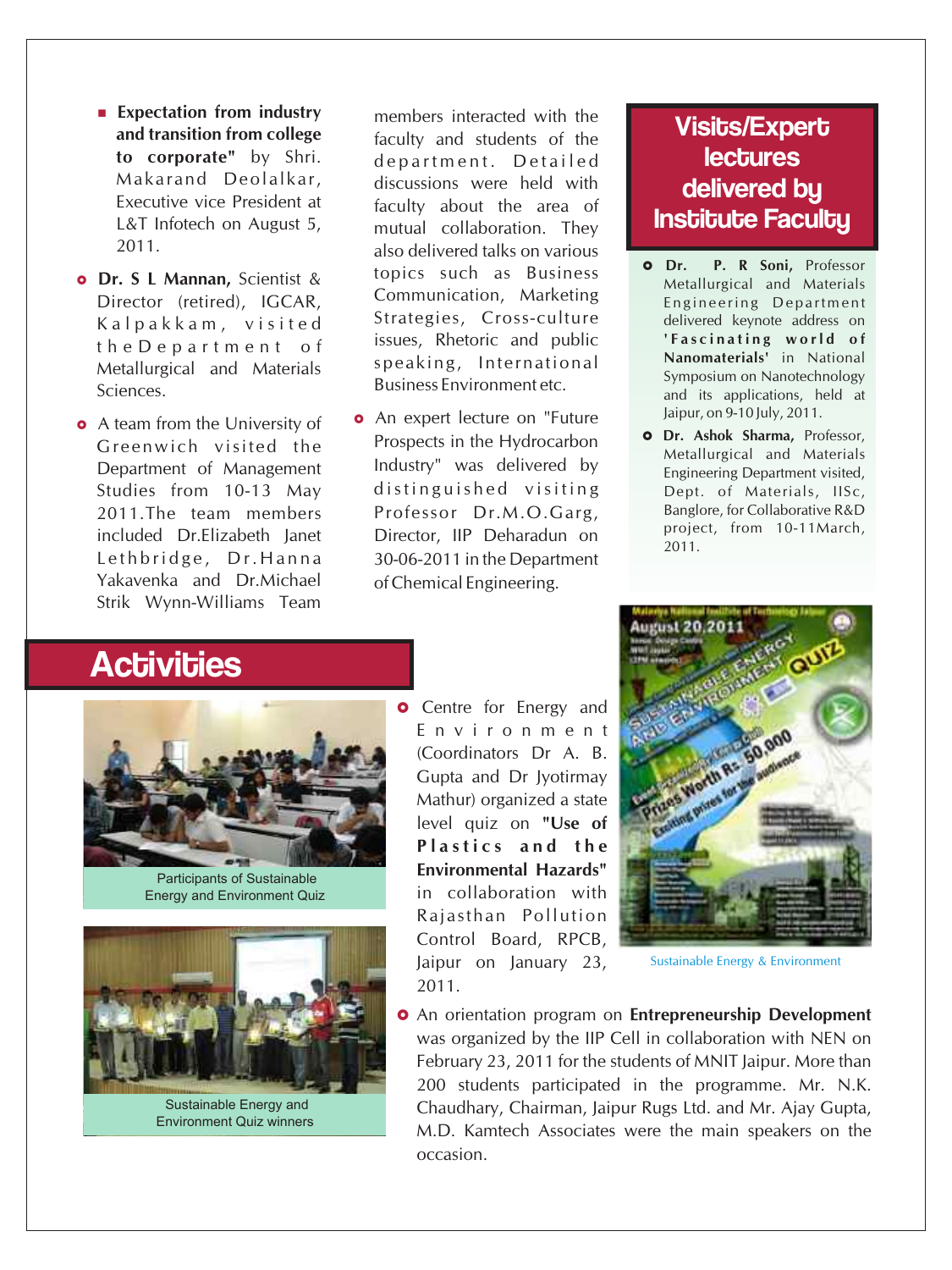

- **o** An informative session on **Technopreneur Promotion** Programme was organized by IIP Cell for the students of MNIT Jaipur on March 7, 2011. More than 100 students participated in the program. Prof. S.M. Mathur was the main speaker during the program.
- **O** An Entrepreneurship Awareness Camp was organized by IIP Cell on March 28, 2011 for the students of MNIT. More than 70 students participated in the program.
- **O** A national level Sustainable Energy and Environment Quiz was organized in association with ISHRAE and REIL, 450 students from MNIT and other institutes participated in the quiz, held on August 20, 2011, on the occasion of the Rajiv Gandhi Akshay Urja Diwas. Mr. A.K. Jain, MD, REIL was the Chief Guest of the program.
- **O** Ozone Day was celebrated on September 16, 2011 in which the following events were organized: painting competition for children of Govt. Primary School at MNIT, 'Best Out of Waste' and Environmental Ouiz for children of MNIT staff members, Hindi Debate competition for students of MNIT (in association with Hindi Samiti), 'Save Environment Pledge' for students and staff members of MNIT.
- **•** मालवीय राष्ट्रीय प्रौद्योगिकी संस्थान जयपूर में दिनांक 13 से 19 सितम्बर 2011 तक हिंदी सप्ताह का आयोजन संस्थान की राजभाषा समन्वय समिति द्वारा किया गया।
- **O** सप्ताह का शूभारंभ 13 सितम्बर को सायं 5.00 बजे किया गया इस अवसर पर कार्यक्रम के मुख्य अतिथि डॉ. मनोहर प्रभाकर थे

समारोह की अध्यक्षता मालवीय राष्ट्रीय प्रौद्योगिकी संस्थान जयपूर के निदेशक प्रो. इन्द्र कृष्ण भट्ट ने की उद्घाटन समारोह में डॉ. प्रभाकर ने कहा कि इंजीनियरों को हिंदी भाषा का साहित्य जरूर पढना चाहिए साहित्य भाषा को गहराई देता है हिंदी में सूचना

#### **Faculty's Achievements**

• Dr A.B. Gupta was nominated as a member of the Rajasthan State Pollution Control Board, Government of Rajasthan on April 20, 2011 for a period of three years.

प्रौद्योगिकी को वहन करने की गहरी क्षमता है इस कार्यक्रम के उपरान्त हिंदी में लिखित एवं मौखिक प्रश्नोत्तरी प्रतियोगिताओं का आयोजन किया गया जिसमें संस्थान के छात्र-छात्राओं और स्टॉफ के सदस्यों ने बढ-चढ कर भाग लिया।

- **O** हिंदी सप्ताह के दौरान आयोजित अन्य कार्यक्रमों एवं गतिविधियों में हिंदी निबंध लेखन, आशूभाषण एवं काव्यपाठ के अतिरिक्त अभियंता दिवस पर तकनीकी विषयों पर भाषण एवं ओजोन दिवस पर वाद-विवाद प्रतियोगिता रही । दिनांक 19 सितम्बर 2011 को हिंदी सप्ताह का समापन समारोह आयोजित किया गया।
- **O** कार्यक्रम के मुख्य अतिथि सूप्रसिद्ध साहित्यकार एवं दूरदर्शन केंद्र, जयपूर के पूर्व निदेशक श्री नन्द भारद्राज थे।



हिंदी सप्ताह में आयोजित काब्यपाठ प्रतियोगिता

• Dr. Mukesh Jain is working as Assistant Editor in an international journal "Heterocyclic Communications" Published by Freund Publishing House, England.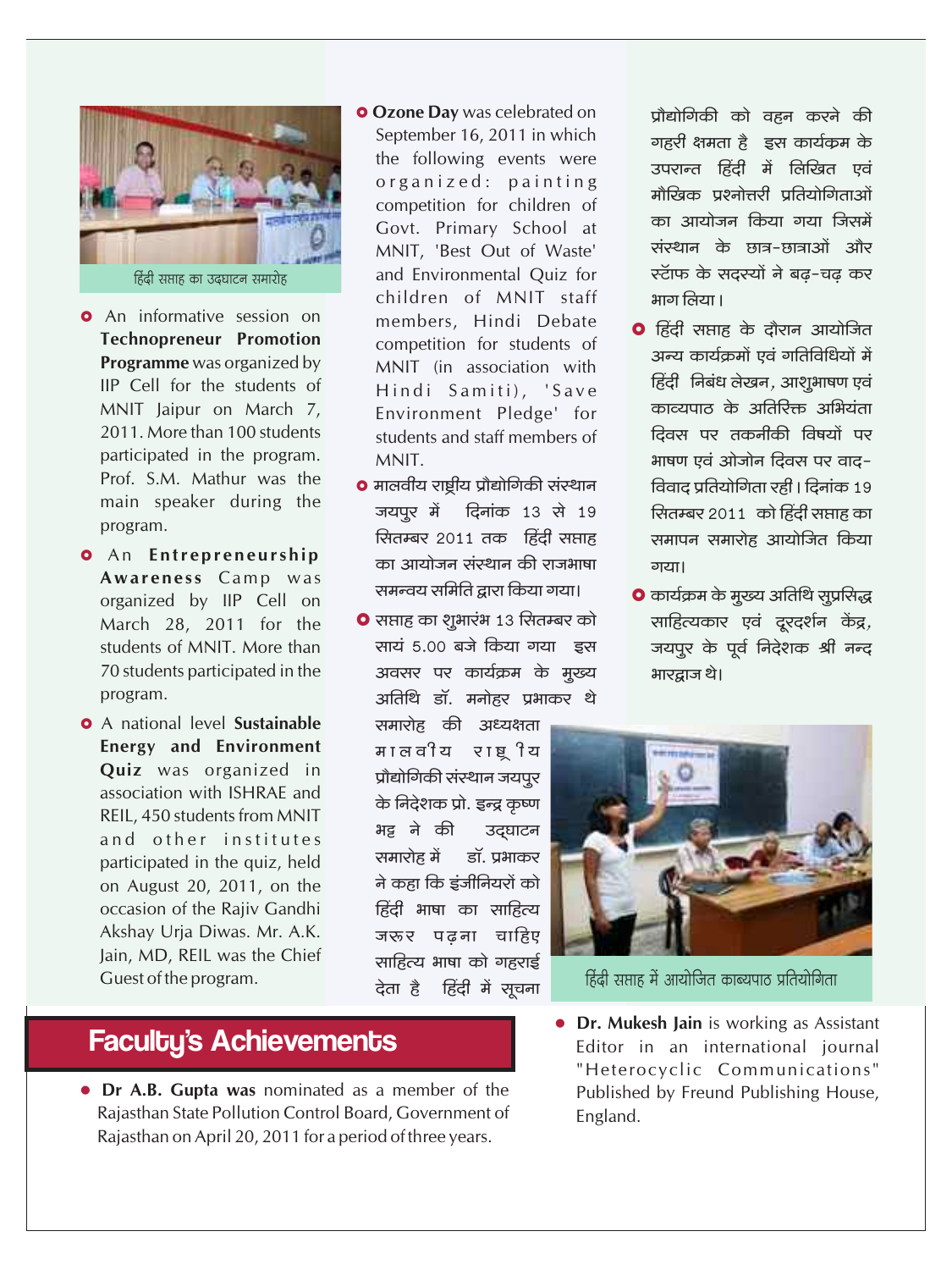

- Dr. A. B. Gupta was co-opted as a member of **Dr. A. B. Gupta** was co-opted as a member of Chairperson for a Symposium session in the the executive committee of IE(I), RSC, Jaipur for a 2.6th Asian Campes Sejange Congress. the executive committee of  $E(t)$ , RSC, Jaipur for  $t = 16$ th Asian Games Science Congress, the sessions 2010-2011 and 2011-2012.
- Centre for Energy and Environment received an **Centre for Energy and Environment** received an **Dr. Awadhesh Bhardwaj** and **Dr. M. L. Mittal** excellence in promoting energy saving measures in December, 2010 by the Chief MBA (Technology Management). Minister of the State.

**Dr. A.B. Gupta** was nominated as a member of

#### Students' Achievements

- Students of Final Year of Students of Final Year of date. Ms. Sommya Mahalawat Sports Tournament, (IIT, Strahlands) Sports Tournament, (IIT,
- · Hitesh Shri Shrimal, Mani
- Students of the Architecture Medals. Jaipur, Rajasthan) 2010. Department won Citation in b. In **MST'10 & MST'11** (All India<br>ANDC in NASA convention Invitational Sports February 2011 held at Hubli, Tournaments) MNIT<br>Karnataka.
- MNIT games and Sports have c. MNIT Cricket team (Men) & achieved a milestone by  $\begin{array}{ccc} 5 \ 1 \ 1 \ 1 \ 1 \end{array}$  Football team (Men) winning with records for the displayed a good winning with records for the displayed a good<br>period from December 2009 to performance in Ildghosh

Architecture won l<sup>\*</sup> Prize in (B. Arch.) was selected as a Kanpur) 2011.<br>TRANSPARENCE 2011, which **Cantain** and Ms Bhumika Saini ad MNUT, Grieke IRANSPARENCE 2011, which **Captain** and Ms. Bhumika Saini d. MNIT Cricket team (Men)<br>is a yearly Design competition (Meta) as a player for Rajasthan became the Punners Un in the

Dhingra and Ruchika Bharitya a. MNIT became the overall Karnataka) 2010.<br>Student of Architecture Champion in the All India a MAUT Basketbal student of Architecture Champion in the All India e. MNIT Basketball (Men) and Choice Award in the same (BITS, Pilani, Rajasthan). In became **Champion** in the All

> Invitational Sports became overall champion.

performance in Udghosh

the Board constituted by the Government of Rajasthan on Environmental Health for three years.

- **Dr. S. P. Chaurasia** has been elected as member of executive committee of Indian Desalination Association for two years 2011-2013.
- **Dr. Subir Debnath** was invited as a Chairperson for UGC National Seminar, "Participation of Women in Games and Sports", Udaipur, Rajasthan, India, (9-11, Sep., 2011).
- **Dr. Subir Debnath** was invited as a Guangzhou, China, (Oct. 9-12, 2010).
- award from the Rajasthan State Government for<br>visited the University of Greenwich from 09-14 June 2011 to discuss the course curriculum of

- is a yearly Design competition (Meta.) as a player for Rajasthan became the Runners Up in the sponsored by Saint Gobain. State Senior Women Football All India Inter-NIT Cricket<br>Tournament (Suratkal Hitesh Shri Shrimal, Mani Team - 2011. T o u r n a m e n t , ( S u r a t k a l ,
- Department won the Public Sports Tournament **BOSM'10** Table Tennis (Women) team BOSM'11 MNIT won 18- India sports meet, (LNMIIT,<br>Medals

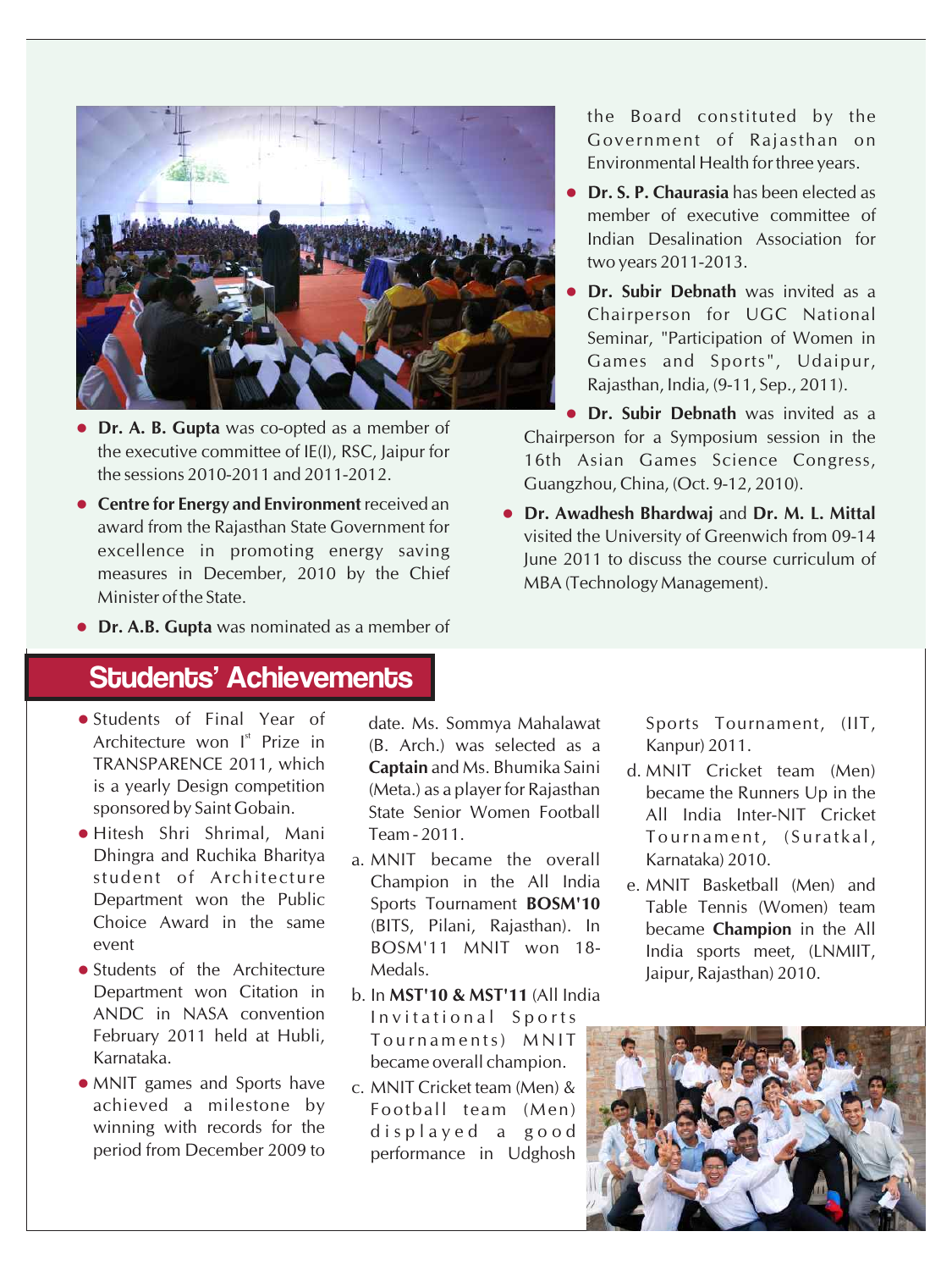## Placement & Industry-Institute **Interaction**

While still a month is left for the semester to end, we are proud to say that a total of 350 offers have been made to 341students. Apart from this a few students also got Pre-Placement Offers (PPO). The details are as follows:

- **•** Drishti-Software Solutions offered 2 students with package of 8 LPA.
- **o** Microsoft India (MSIDC) offered 1 student with package of 16 LPA.

A few students from third year were also selected as interns. The details are as follows:

- **•** Microsoft India (MSIT) chose a student from Computer Engineering Branch.
- **•** Microsoft India (MSIDC) chose three students from Computer Engineering Branch.
- **•** Qualcomm chose three students from Computer Engineering & Electronics & Communication Engineering Branch.
- **•** This Year the outgoing batch of M.Sc. Chemistry has been completely recruited through Campus.



#### Placement till 31st October 2011

| <b>Branch Wise No. of</b><br><b>Total</b> | <b>Offers</b> | No. of<br><b>Students</b><br><b>Placed</b> | <b>Average</b><br><b>Package</b><br>(LPA) |
|-------------------------------------------|---------------|--------------------------------------------|-------------------------------------------|
| Chemical                                  | 37            | 36                                         | 4.23                                      |
| Civil                                     | 25            | 25                                         | 5.07                                      |
| Computer                                  | 58            | 54                                         | 6.70                                      |
| <b>Flectrical</b>                         | 36            | 36                                         | 4.84                                      |
| Electronics                               | 44            | 44                                         | 4.85                                      |
| IT                                        | 51            | 50                                         | 5.04                                      |
| Mechanical                                | 42            | 41                                         | 5.13                                      |
| Metallurgy                                | 27            | 26                                         | 4.74                                      |
| M.Tech                                    | 30            | 29                                         | 4.63                                      |
| <b>Total</b>                              | 350           | 341                                        | 5.14                                      |

#### Campus News

• A Women's Cell has been A Women's Cell has been details of which are available (CEC) in the Institute. Rules &<br>constituted in the Institute to a non-positute website create a safe and gender women on the campus and to Supreme Court of India in the Institute so affected may cell to lodge complaints,

on the Institute website. Regulations for the same were



• Steps were taken to develop framed and discussed with sensitive environment for<br>
Continuing Education Center<br>
Director. The details of CEC<br>
will be soon available on the

> • One of the most happening celebration programs was were greeted with bouquets